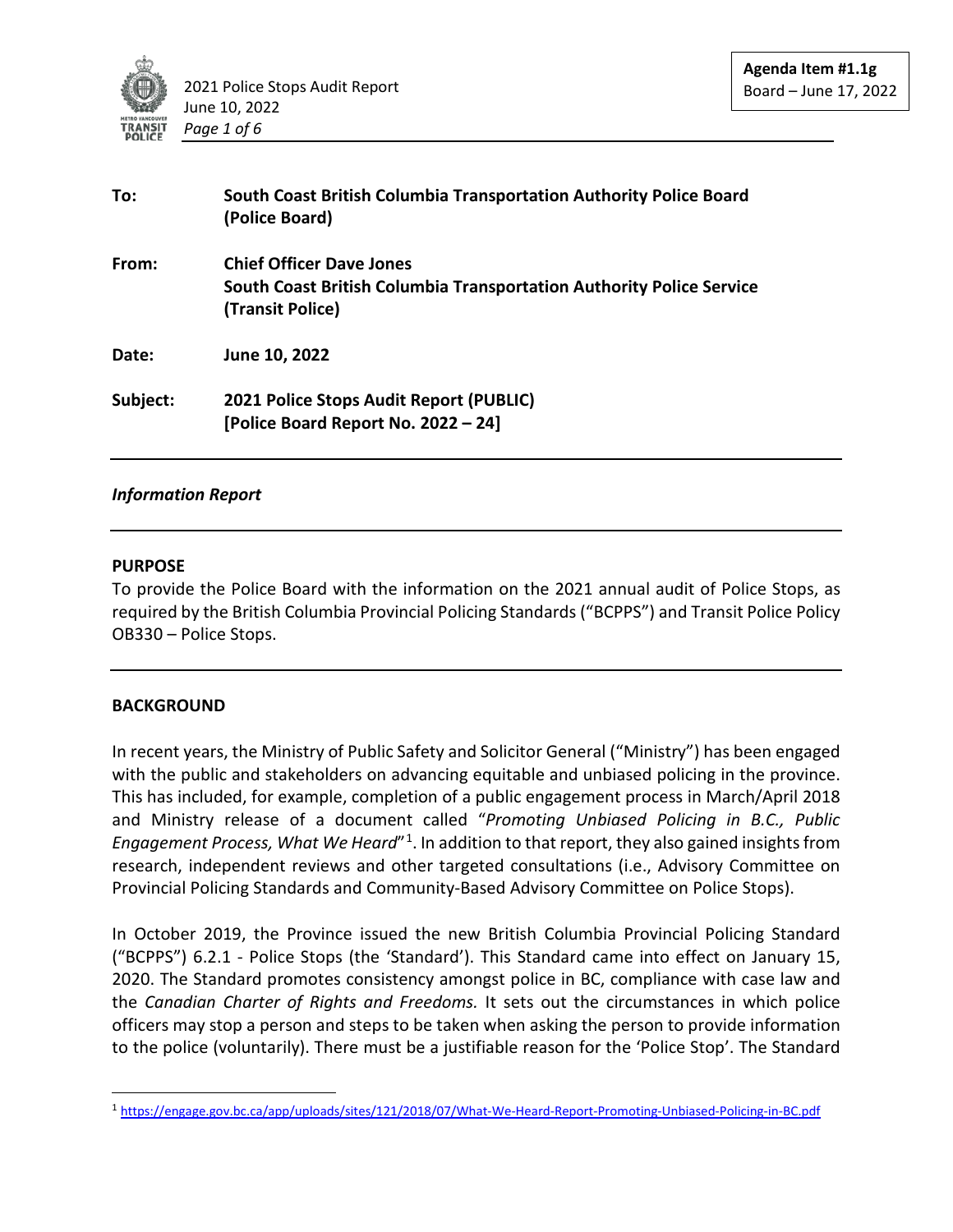

also requires the Chief Officer to conduct an annual audit of Police Stops. The first year for the report was 2020 (Police Board Report No. 2021-42). This current report provides the results of the police service's audit for 2021.

The term 'Police Stops' was not defined by the Province in the Standard; however, the Foreword to the Standard did provide explanation. The definition provided in Transit Police Policy OB330 – *Police Stops* (see **Appendix "A"**) captures what the Province seeks to regulate by means of the BCPPS, as follows:

*"Any interaction between a police officer and a person that is more than a casual conversation and which impedes a person's movement. A stop may include a request or demand for identifying information depending on the circumstances. (Casual conversations with the public are not considered a police stop.)"*

This report is specific to 'Voluntary Police Stops'. This is any voluntary interaction between the police officer and a person that is more than a casual conversation and impedes the person's movements. In Transit Police Policy OB330, it is also referred to as a 'street check'.

In 2018, at the request of the Ontario Ministry of the Solicitor General, the Honourable Michael Tulloch, of the Ontario Court of Appeal, conducted an independent review of street checks. In his report, he stated, "… *the police are generally free to ask questions of anyone on the street, regardless of whether an offence has been committed. However, the person being questioned does not have to answer and can proceed on their way.Unless the officer has grounds to arrest or detain the person, the officer cannot compel the person to remain*."[2](#page-1-0) Further, "… *when a police officer, without bias or discrimination, asks an individual to provide information, and the person voluntarily provides information, then there is no question that the information was properly obtained*."[3](#page-1-1) In public discourse, the terms "street check" and "carding" are often used and are suggested to involve random, arbitrary, biased or identity factor based engagements with members of the public. Such engagements are prohibited by the BCPPS and are regulated/prohibited in Ontario, Saskatchewan, Nova Scotia, Quebec and Alberta. However, in accordance with common law authority, and pursuant to the BCPPS, as well as the regulatory regimes in the other listed provinces, police can interact with members of the public when making reasonable enquiries into legitimate public safety matters, such as suspicious activity, crime prevention, public safety concerns or intelligence gathering. A person's engagement with police in the context of a Police Stop is voluntary; a person is not required to stop and engage with police, nor to identify themselves.

Police Stops, performed for an investigative or public safety purpose, and free of any bias, are legal and allowed. Properly performed, in accordance with the BCPPS, Police Stops are lawful and

<span id="page-1-0"></span><sup>2</sup> The Honourable Michael H. Tulloch*, Report of the Independent Street Checks Review*, Ontario (2018), Page 75.

<span id="page-1-1"></span><sup>3</sup> *Ibid*, Page 76.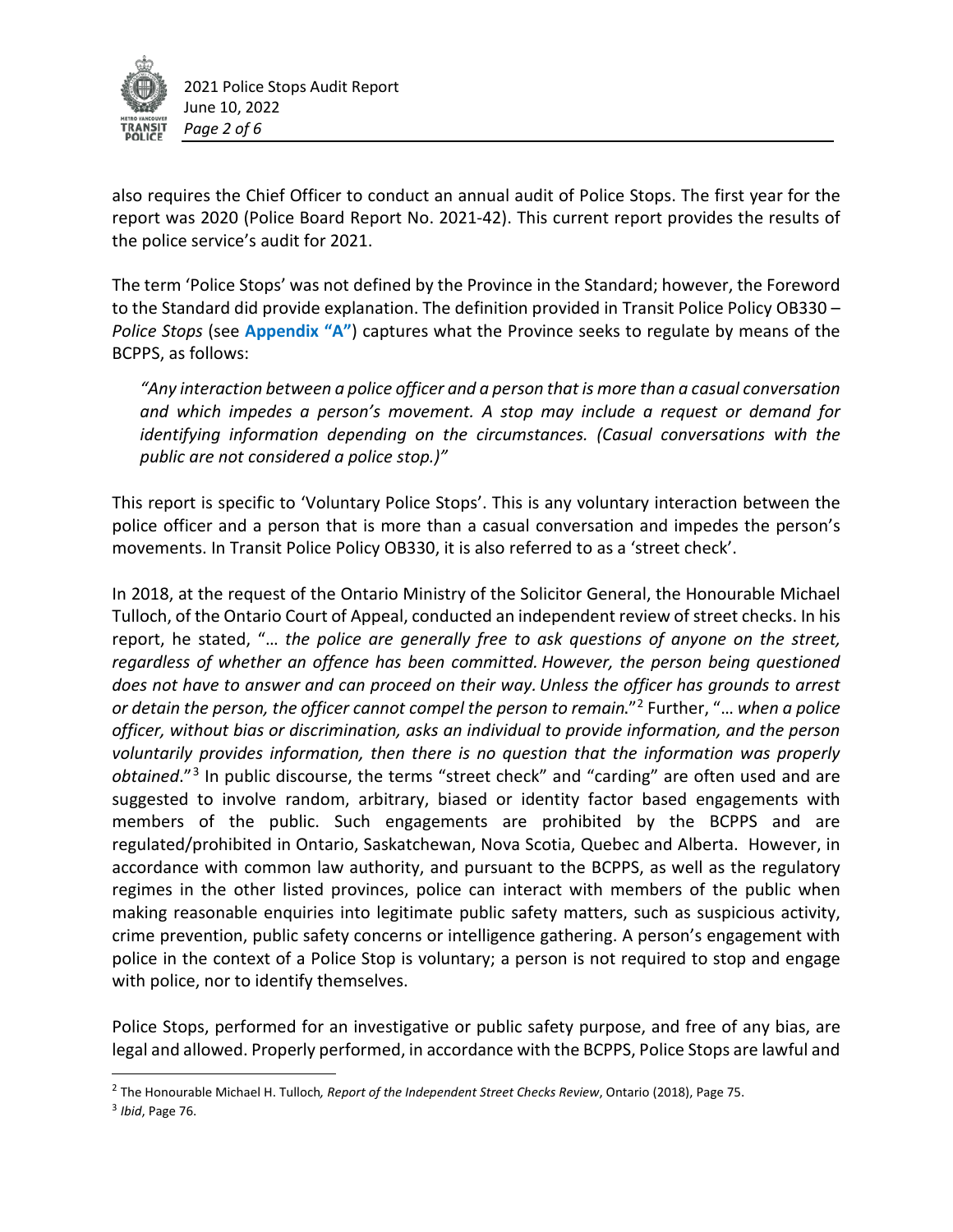

within the scope of police duties to preserve the peace, prevent crime, protect life and property and support community safety.

# **AUDIT EXECUTIVE SUMMARY**

In accordance with the BCPPS 6.2.1 Police Stops and Transit Police Policy OB330 – Police Stops, an audit was conducted of Transit Police Officers' Police Stops recorded in 2021. Police Stops are recorded on the BC - Police Records Information Management System ("PRIME"). For the purpose of this report, Transit Police Officers are referred to as 'Members'.

The Transit Police audit revealed a dramatic drop in Transit Police use of Police Stops/Street Checks from 2,749 recorded files in 2018, to 30 in 2020, and zero in 2021. In 2021, there was one file initially coded as a Police Stop; however, as a result of the review process, it was determined that the file was actually an 'intelligence' file and re-coded as such.

### **AUDIT PROCESS AND FINDINGS**

For the purposes of the Transit Police 2021 audit on Police Stops, the following criteria were used:

- Any interaction between a police officer and a person that is more than a casual conversation and which impedes a person's movement. A stop may include a request for identifying information depending on the circumstances. (Casual conversations with the public are not a Police Stop.)
- As set out in PRIME, street checks/stops may include checks on persons, unknown persons, institutions, vehicles or vessels.

The audit included a Supervisor (appointed Staff Sergeant) review of all Police Stop files to ensure the legitimacy of each event as well as analysis pertaining to the subjects of each stop. Review criteria included:

- Whether the scoring is appropriate to the circumstances of the interaction;
- Whether the reasons for the interaction and the request for identifying information have been articulated sufficiently;
- Whether the inclusion of identifying information in the record is justifiable;
- Providing direction to the officer if the interaction is not consistent with Transit Police policy and procedures or the Standards; and
- Ensuring that any identifying information is removed if either the initial collection or ongoing retention of the record is not justifiable.

As an element of the audit process, the Transit Police - Risk and Analytics Section conducted additional analysis and considered the following:

- Number of Police Stops conducted and reported in PRIME;
- Sex (Gender is not currently tracked);
- Ethnicity;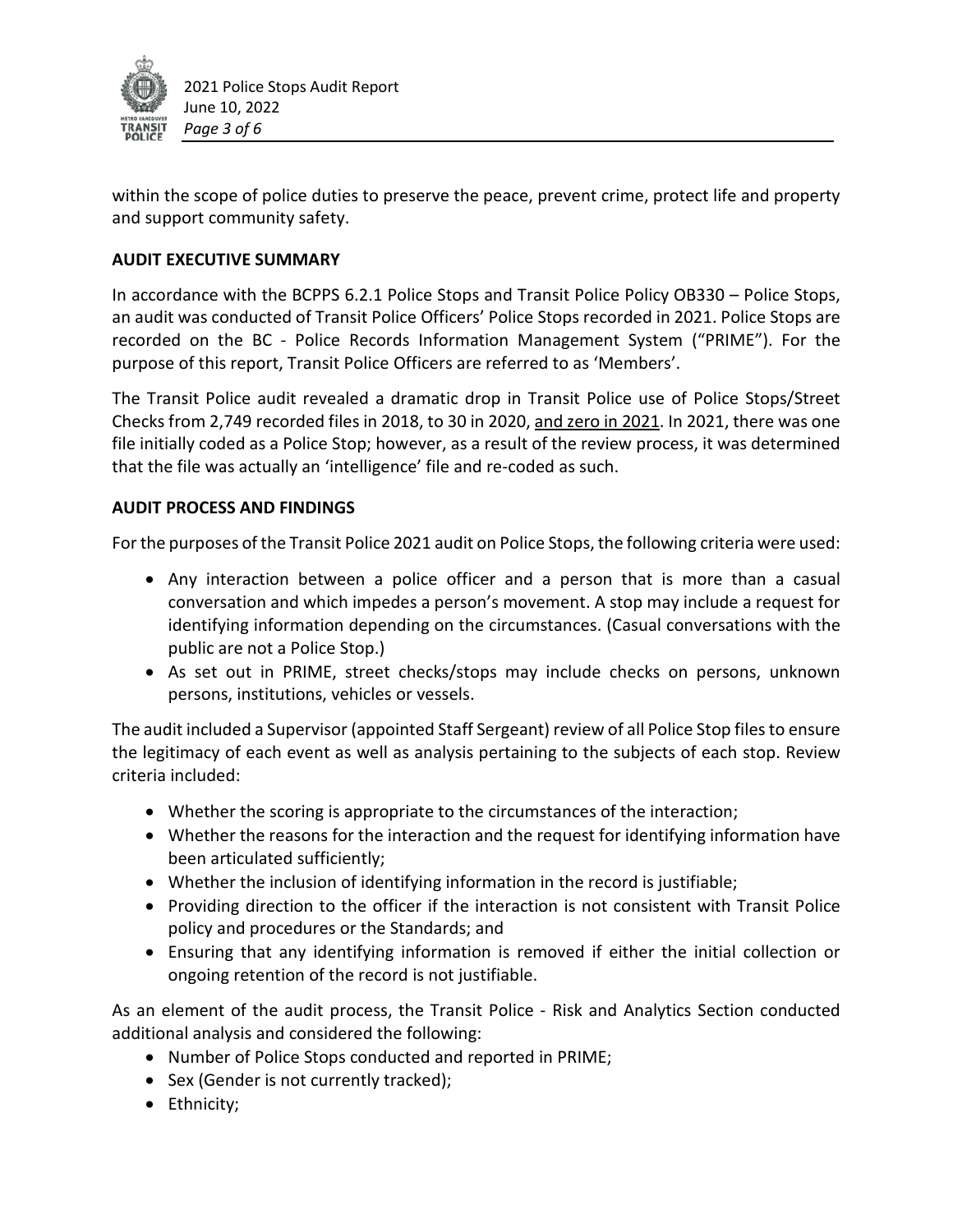

- Age;
- Comparison to previous years; and
- Complaints related to Police Stops.

# **Review and Analysis**

# **Training**

In response to the new Standards (2020), Transit Police previously conducted training and education sessions for all sworn Members. The training consisted of a PowerPoint presentation (which was accompanied by a guided discussion), information on Daily E-briefings, and a Bulletin to introduce the Standards and new policy. In 2021, an additional Operational Bulletin was issued to Members to clarify issues identified in the initial 2020 audit and to provide guidance on use of the correct PRIME codes.

## Complaints

In 2021, Transit Police did not receive any public complaints related to Police Stops.

## **Key Findings and Recommendations**

### Findings/Recommendations from 2020 and Updates

Please see below the 2021 updates to the Findings/Recommendations presented in the 2020 Audit results to the Police Board.

- Finding 1 (2020): There is no indication that Police Stops are being inappropriately utilized Members. Update (2021): This continues to be the case.
- Finding 2 (2020): 17 of the initial 47 Police Stop files were coded incorrectly and 21 of the remaining 30 files needed to be re-coded to meet the new Standards. *[Note: During the transitional time, some Members used expired 'reason' categories for the entry, as these expired categories remained visible on drop-down box in PRIME. Those expired categories are there for historical items only.]*
	- Recommendation 1 (2020): Police Stop files must be reviewed as they arise, with timely feedback provided to Members and their Supervisors. Update (2021): This is occurring with a Staff Sergeant specifically assigned to this role.
	- Recommendation 2 (2020): As appropriate, refresher training can/should be provided to all Members on a periodic basis. This will be driven by the error rate detected in the review of files.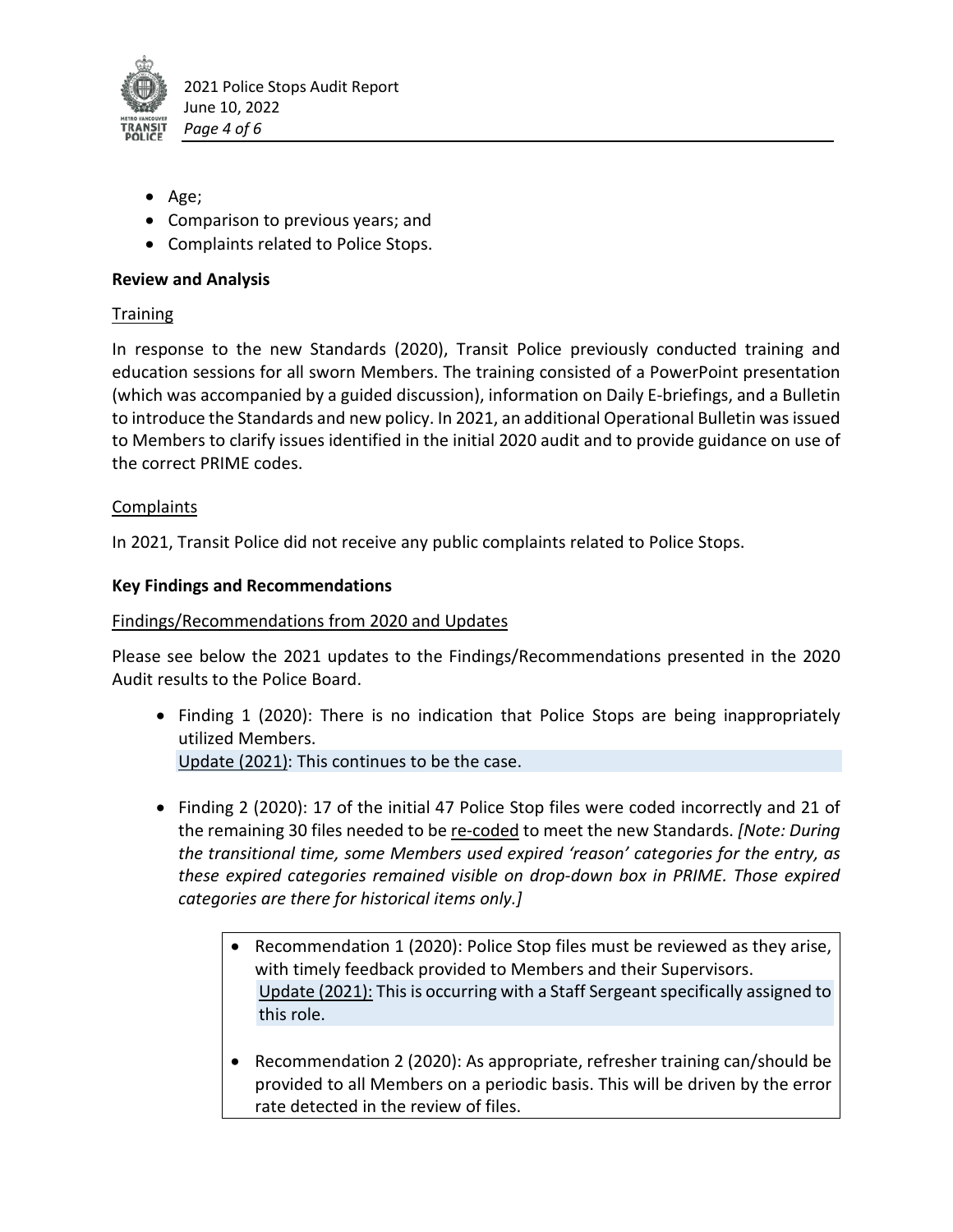

Update (2021): New Members are educated on the use of Police Stops and procedurally, lessons learned from erroneous Police Stop files will be shared.

- Finding 3 (2020): Miscoding of Police Stop files hinges on the difference between Police Stops, General Occurrence Reports and Intelligence files.
	- Recommendation 3 (2020): Transit Police 'Readers' are to be reminded of the differences between these types of files and return those that may be coded incorrectly to the Members and Supervisors. Recommendations 1 and 2 should provide clarification to Members.

Update (2021): Completed and ingrained in Reader protocols.

• Finding 4 (2020): In comparison to previous years (see Table), there is a significant difference between new Police Stop Standards implemented in 2020, as compared to previous 'Street Check' operational standards, so the comparison is only relative based on scope and scale. There was a 99% decrease in Police Stops/Street Checks from 2018 to 2020.

| Year   | <b>Police Stop/Street Check Files</b> | # of Persons |
|--------|---------------------------------------|--------------|
| 2018   | 2,749                                 | 2,956        |
| 2019   | 532                                   | 577          |
| 2020   | 30                                    | 40           |
| 2021   |                                       | 3            |
| (Jan – | (Note: there were 26 Police Stops in  |              |
| Aug)   | the same period in 2020)              |              |

Update (2021): The single file previously recorded as a 2021 Police Stop was appropriately re-coded as an 'intelligence' file. There were zero Transit Police -Police Stop files in 2021.

# 2021 Findings/Recommendations:

- Finding 1 (2021): Indications are that Members have a full understanding of the proper use/application of Police Stops.
	- Recommendation 1 (2021): Refresher training (Members and Readers) should continue to be applied and review of submitted Police Stop files will continue as best practice.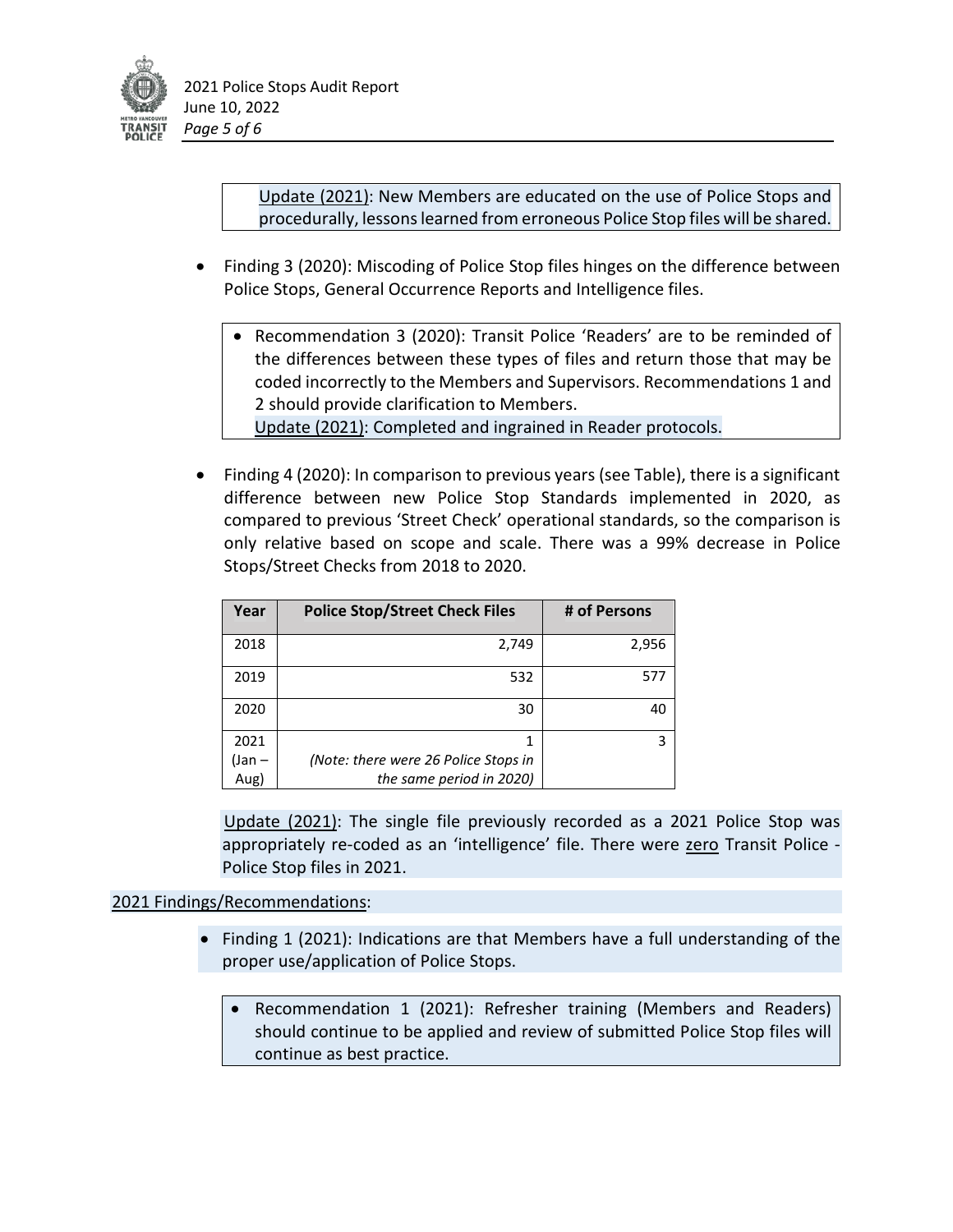

#### **CONCLUSION**

This information report is provided to the Police Board for oversight and compliance under the new BCPPS 6.2.1 on Police Stops. It also is part of public accountability and information sharing with the public.

Timely review and feedback on all future Police Stops will be important to ensuring proper use of Police Stops, in accordance with existing Standards and Transit Police policy and procedures.

The next audit will take place in 2023.

**\_\_\_\_\_\_\_\_\_\_\_\_\_\_\_\_\_\_\_\_\_\_\_\_\_\_\_\_\_\_\_\_\_\_\_\_**

**Chief Officer Dave Jones**

Authors: Patrick Koch/Senior Manager Risk, Analysis and Emergency Planning and Beth Nielsen/Senior Policy and Planning Advisor

Submitting Executive or Senior Management Team Member: Chief Officer Dave Jones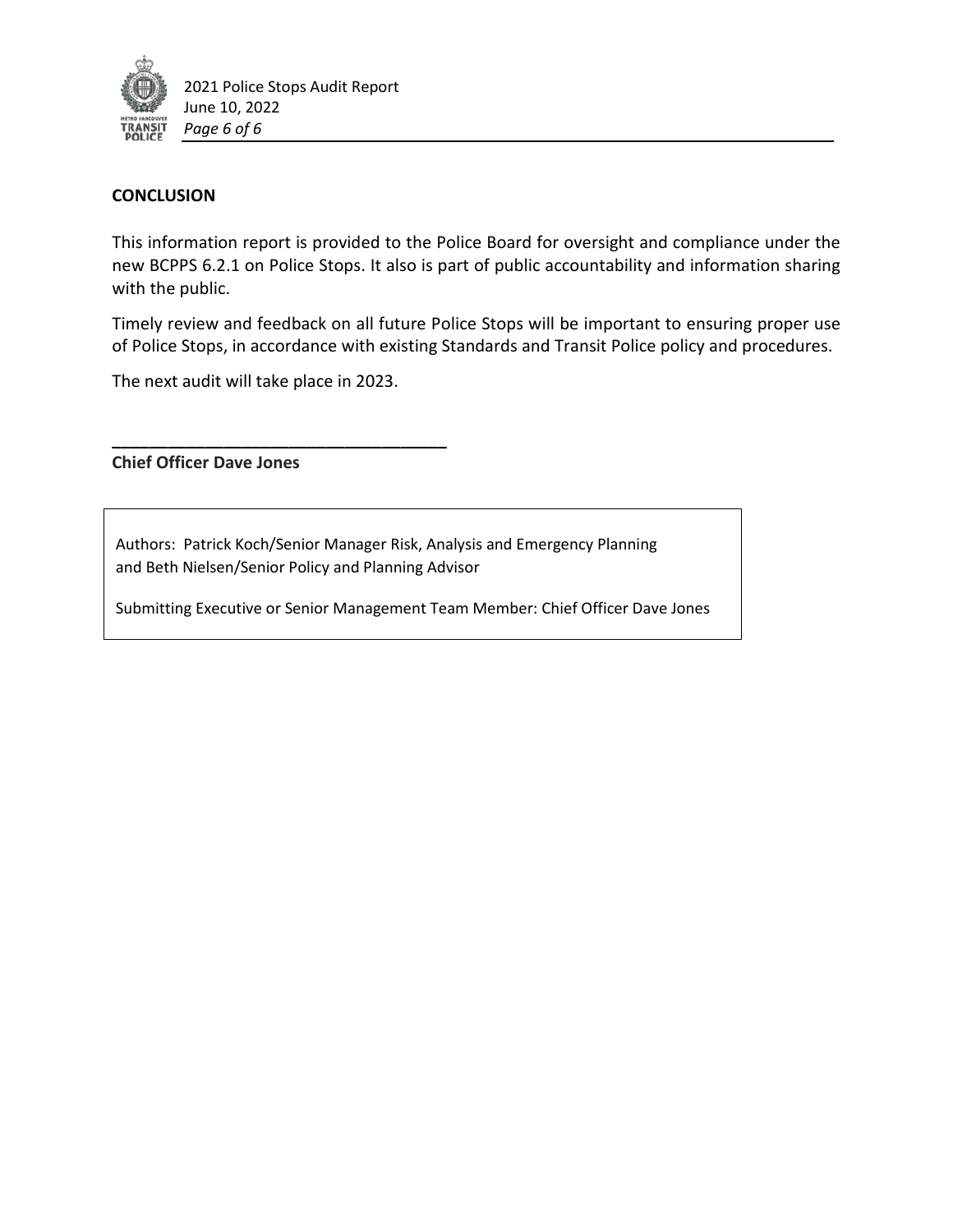

# **POLICY**

#### **Definitions**

Articulable cause – A cause that can be justified in a stated explanation. Articulable cause has been defined as objectively discernible facts which give the detaining officer reasonable cause to suspect that the detainee is criminally implicated in the activity under investigation.

*Charter* – *Canadian Charter of Rights and Freedoms*, *Constitution Act*, 1982.

Chief Officer – The Transit Police Chief Officer or designate.

*Criminal Code* – *Criminal Code of Canada* [RSC 1985, c. C-46].

Designated Constables – The Transit Police police officers appointed by the Police Board.

Detention – Refers to a suspension of an individual's liberty interest by virtue of a significant physical or psychological restraint at the hands of the state (*[R. v. Grant](http://owl01/otcs/cs.exe?func=ll&objId=1934927&objAction=download&viewType=1)*). Therefore, when police conduct general inquiries with Members of the public, they have the ability to do so, without the interaction becoming a "detention" as long as that restraint is not significant. The point at which the restraint becomes a *significant one* is the point at which the interaction turns into a legal detention, and the citizen's *Charter*  interests become engaged.

GO – General Occurrence Report on the Police Records Information Management Environment ("PRIME").

*Human Rights Code – BC Human Rights Code* [RSBC 1996, Chapter 210].

Identity Factors – Including but not limited to: economic or social status, race, colour, ancestry, place of origin, religion, marital status, family status, physical or mental disability, sex, sexual orientation, gender identity or expression, or age.**[i](#page-13-0)**

Member – Designated Constable (all ranks), the Chief Officer or a Deputy Chief Officer of the Transit Police.

Metro Vancouver Transit Police ("Transit Police") – The operating name of the South Coast British Columbia Transportation Authority Police Service.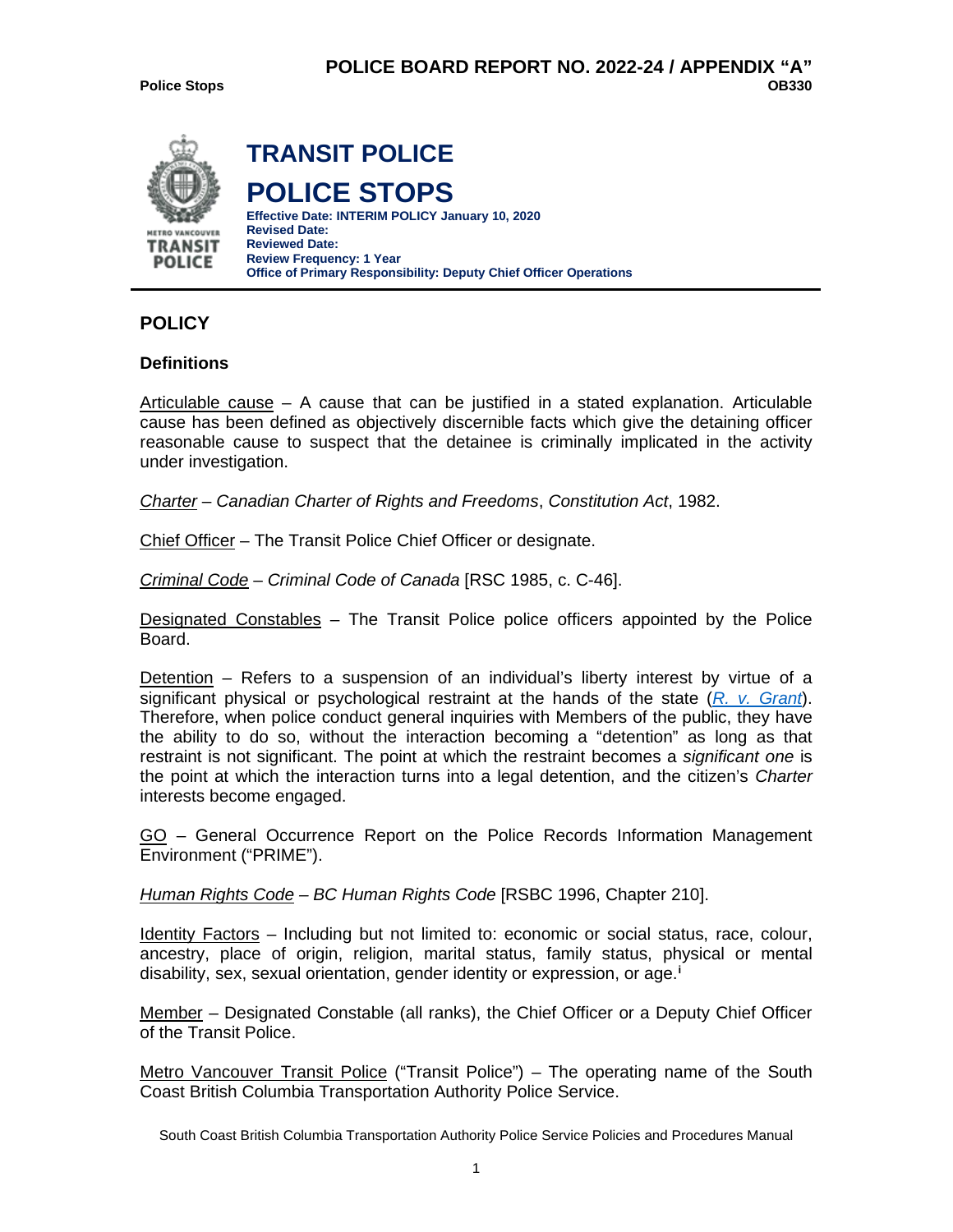*Police Act* – BC *Police Act* [RSBC 1996], c. 367.

Police Stop – Any interaction between a police officer and a person that is more than a casual conversation and which impedes a person's movement. A stop may include a request or demand for identifying information depending on the circumstances**[ii](#page-13-1) .** (Casual conversations with the public are not considered a Police Stop.)

### *[NOTE: A Police Stop does not include when asking witnesses for their identification.]*

PRIME – The Police Records Information Management Environment; the designated police records management system for police agencies in BC.

Reasonable suspicion – An expectation that an individual is possibly engaged in some criminal activity. It must be based on something more than a hunch or mere suspicion and is something less than a belief based on reasonable and probable grounds. "Like reasonable and probable grounds, reasonable suspicion is an objective standard that requires "objectively discernable facts, which can be subject to independent judicial scrutiny". However, reasonable suspicion is a lower standard than reasonable and probable grounds, looking at reasonable *possibility*, rather than reasonable *probability*. Reasonable suspicion is tantamount to articulable cause (as defined in this policy)**[iii](#page-13-2)**.

Street Check – Any voluntary interaction between a police officer and a person that is more than a casual conversation and impedes the person's movement. *[Note: A Street Check may also be referred to as a 'voluntary Police Stop'.]*

### **Authority**

1. Certain authorities and powers are granted to police officers from both statute (e.g., *Criminal Code* and *Police Act*) and common law in order to discharge their duties. Members will perform their duties consistent with statute, the law, BC Provincial Policing Standards and Transit Police policy.

### **General**

- 2. Members' interactions with persons in the community are recognized to be critical to fulfilling their policing duties and must be consistent with the *Charter* (sections 7, 9, 10 and 15) and the values it reflects, including:
	- (1) The right to be free from arbitrary arrest and detention;
	- (2) To move freely in society subject only to reasonable restrictions imposed by law; and

(3) To equal protection and benefit of the law, without discrimination. [BCPPS 6.2.1(1)]

3. A Member's decision to stop a person must not be based on Identity Factors. [BCPPS 6.2.1(3)]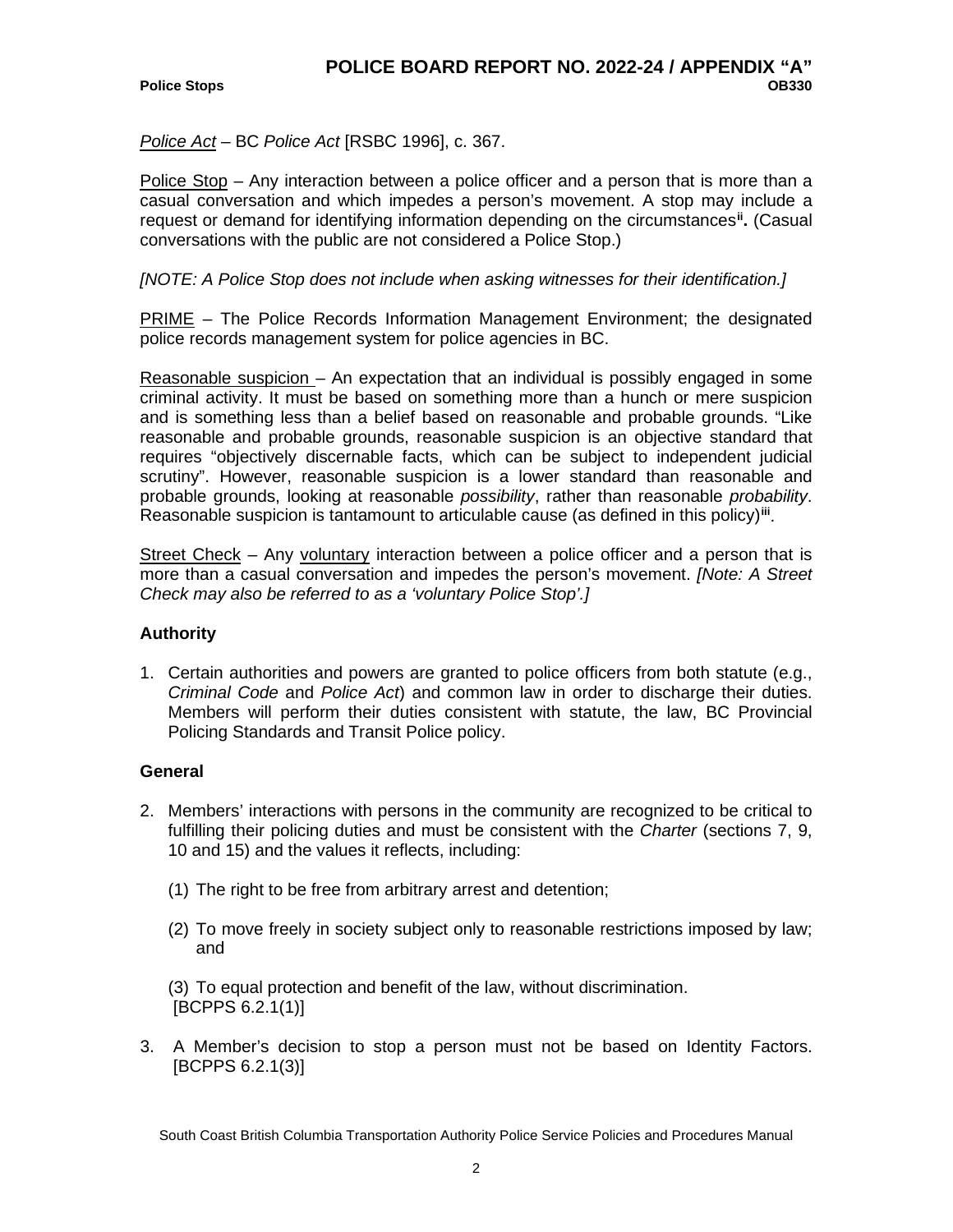#### **Police Stops**

- 4. Further to s. 3 above, a Member's decision to stop a person must not be based solely on that person sharing an identity factor, such as race, with a person being sought by police. [BCPPS 6.2.1(4)]
- 5. Members will not randomly or arbitrarily stop persons, which may or may not include a request for or the collection or recording of a person's identifying information, unless authorized by law or case law. [BCPPS 6.2.1(5)]
- 6. Members are not permitted to request or demand, collect or record a person's identifying information without a justifiable reason. Justifiable reasons include circumstances where the request or demand for identifying information is consistent with existing legal authorities and related limitations granted to police officers, such as:
	- (1) As permitted or required by provincial or federal legislation or regulations;
	- (2) A traffic stop, consistent with statutory and common law;
	- (3) An arrest;
	- (4) An attempt to execute a warrant against the person; or
	- (5) An investigation of an offence, or reasonable grounds to believe that an offence has occurred or is about to occur, or an imminent public safety threat. [BCPPS 6.2.1(6) and (7)]
- 7. Members may, in the course of interacting with a person, request the person to voluntarily provide identifying information, provided that:
	- (1) The Member reasonably believes the interaction, and any information requested, serves a specific public safety purpose, including:
		- a. Assisting in locating a missing person;
		- b. An objectively reasonable concern for a person's immediate safety;
		- c. Assisting a person in distress to refer them to health, substance use, mental health or other supports or services; or
		- d. As part of the response to a call for service;
	- (2) The Member informs the person of the reason or purpose of the interaction or the request; and
	- (3) The Member takes steps to ensure the information is provided voluntarily, including, but not limited to advising the person that they are not required to answer any questions.
	- [BCPPS 6.2.1(8)]
- 8. Where there is no lawful authority to detain or arrest a person, the person's interactions with a Member are voluntary, and the person is free to go and their refusal to stay or answer questions does not justify further law enforcement action. [BCPPS 6.2.1(9)]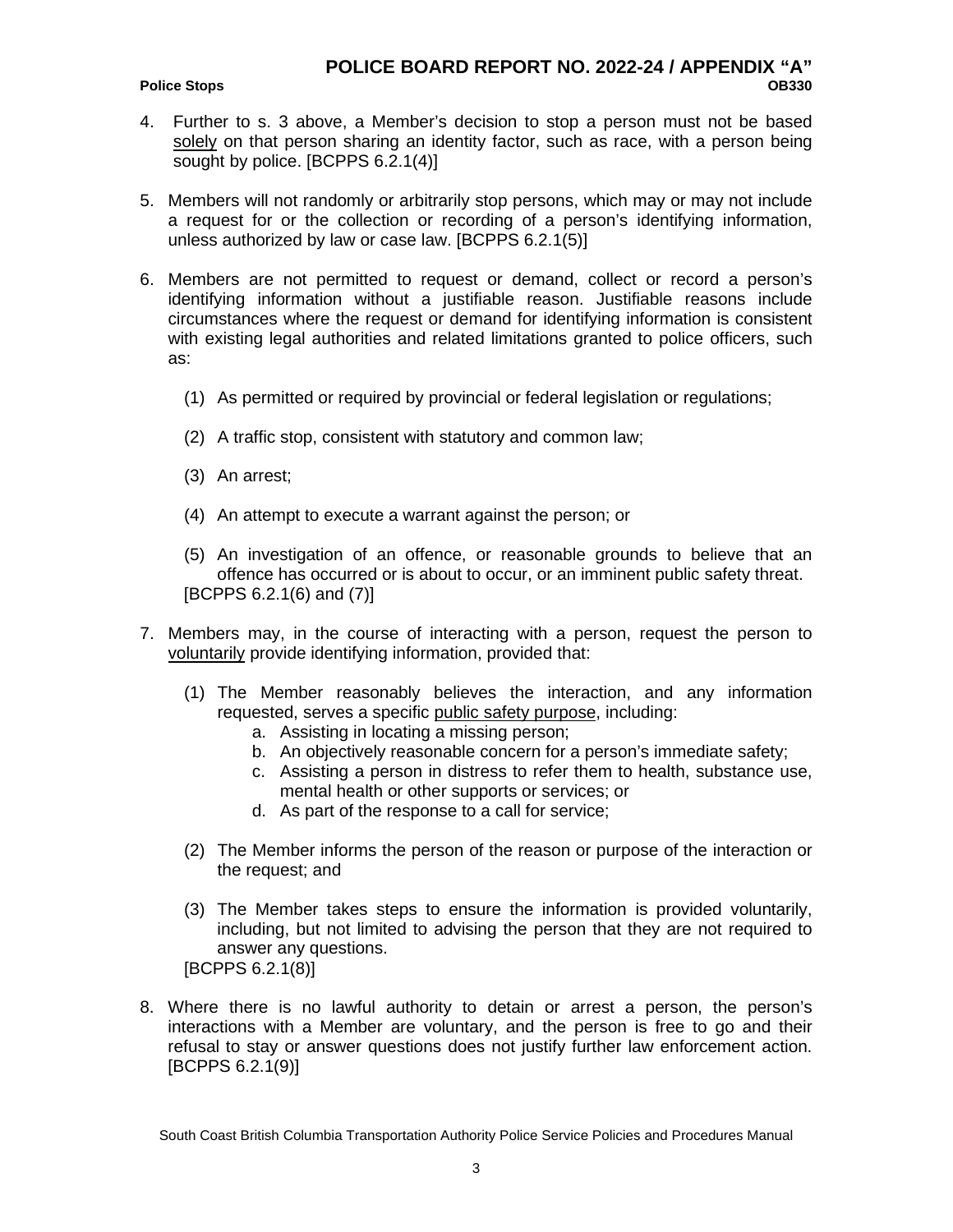#### **Audit**

9. The Chief Officer will ensure that an audit is conducted, at least annually, on voluntary requests for identifying information as outlined in s. 7 of this policy. Audits will be conducted consistent with the BCPPS 6.2 and any additional requirements of the Ministry of Public Safety and Solicitor General. [BCPPS 6.2.1(11) and (12)].

# **PROCEDURES**

### **Legal Authority**

- 10. Members will only detain persons based on lawful authority [BCPPS 6.2.1(2)]. There exists a continuum of authorities for Members to detain persons and obtain identifying information from them in relation to an investigation (which may also result from a Police Stop), for example:
	- (1) Investigative Detention: A brief detention that is based on the Member's reasonable suspicion or articulable cause but falls short of reasonable and probable ground for belief.
	- (2) Statutory Authority: Federal statutes (i.e., the *Criminal Code*, *Controlled Drugs and Substances Act*) as well as certain provincial statutes (i.e., *Motor Vehicle Act, Liquor Control and Licencing Act, Trespass Act, Transit Conduct and Safety Regulation)* provide Members the authority to compel identifying information from a person when they have committed an offence in relation to the statute or a bylaw.
	- (3) Reasonable and Probable Ground to Arrest: Reasonable and probable grounds are grounds that would lead an ordinary, prudent and cautious person to have a strong and honest belief about the situation at hand *[\[R. v. Storrey\]](http://owl01/otcs/cs.exe?func=ll&objId=1078601&objAction=download&viewType=1).*

*NOTE: It is not sufficient for the police officer to subjectively believe that they have reasonable and probable grounds to make an arrest. Rather, it must also be shown that a reasonable person, standing in the shoes of the officer, would believe that reasonable and probable grounds existed to make the arrest. However, the police need not go further and establish a prima facie case. When an officer has reasonable grounds to believe that a person has committed, is committing, or is about to commit an indictable offence, then s. 495 of the Criminal Code provides authority for an arrest.*

- 11. When detaining a person, Members must ensure they comply with their obligations under the *Charter*. This includes advising the person of the reason for the Detention [s.10(a)] and advising the person of their right to retain and instruct counsel [s.10(b)]. If a person asserts a desire to consult counsel, the Member must provide a reasonable opportunity for them to do so. [*[R. v. Suberu](http://owl01/otcs/cs.exe?func=ll&objId=1934357&objAction=download&viewType=1)*]
	- (1) If the Member feels that the person is unable to understand the Member's explanation (e.g., due to age, physical or cognitive disability, language skills), the Member will seek alternate methods of communication to ensure the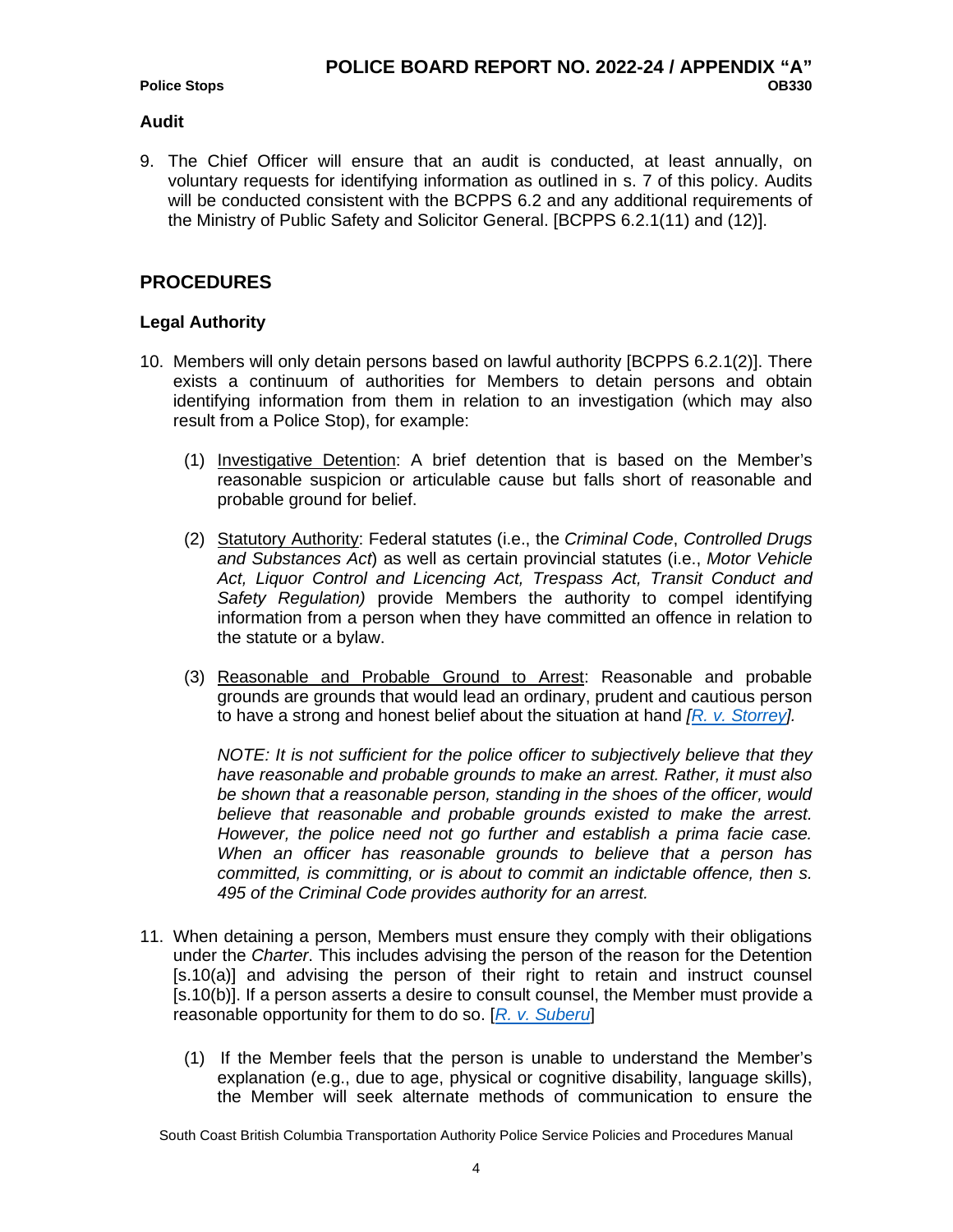person or their capable representative understands the person's rights (e.g., make use of an interpreter, legal representative, community services worker, guardian). [BCPPS 6.2.1(2)]

# **[Refer to Transit Police Policy OD170 – [Police Warnings\]](http://owl01/otcs/cs.exe?func=ll&objId=303071&objAction=download&viewType=1)**

#### **Conducting a Street Check**

- 12. In Street Checks, Members must take steps to ensure that the interaction with the person is voluntary, including but not limited to advising the person they are:
	- (1) Not required to provide any identifying information;
	- (2) Not required to answer any questions; and
	- (3) Free to walk away at any time.
- 13. In fulfilling obligations under s. 12 (above), Members are to be mindful of the possibility that the person may feel 'psychologically detained' due to factors such as:
	- (1) The circumstances that gave rise to the interaction;
	- (2) The nature of the Member's conduct; and
	- (3) The particular characteristics of the person, including but not limited to:
		- a. Indigenous;
		- b. Homelessness;
		- c. Racialized;
		- d. Age;
		- e. Physical stature;
		- f. Minority status; and
		- g. Level of sophistication.

*(Refer to [R. v. Grant\)](http://owl01/otcs/cs.exe?func=ll&objId=1934927&objAction=download&viewType=1).* [BCPPS 6.2.1(2)]

- 14. Where a Member concludes that a person is psychologically detained, the Member will conclude the Street Check and allow the person to proceed. [BCPPS  $6.2.1(2)(a)$
- 15. Where the Member asks the person for identifying information, the Member will inform the person of the public safety purpose or objective for the Street Check. [BCPPS 6.2.1(8)(a)]

#### Child and Minor

16. Members may interact with a child (person under 12 years old) or minor (person 12 to 18 years old) to conduct a well-being check, or to confirm the identity of a missing or runaway child, or other victims of crime, or in a situation of urgency. A record will be made in PRIME of those types of interactions in accordance with Transit Police policy and legal authority (e.g., *BC Child, Family and Community Services Act*). See Transit Police policies: OD160 – Vulnerable Person and OD180 – Young Persons.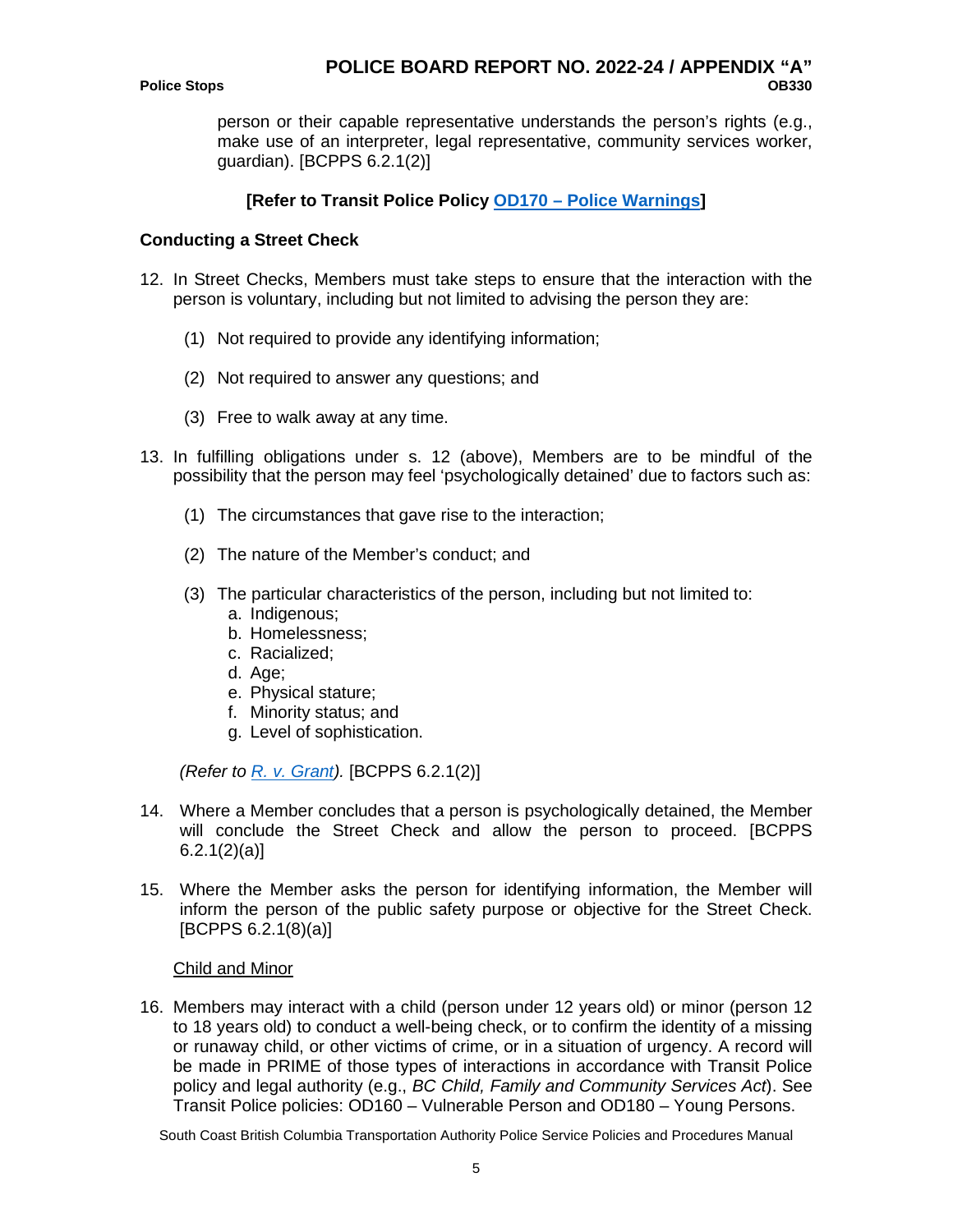**Police Stops** 

17. Where it appears that the person stopped may be a minor, the Member will ask the person their age before being asked to provide other voluntary identifying information. The minor will also be advised of their right to contact a parent or guardian, and to have such a person present when being asked to consent to providing identifying information.

#### **Documentation of Street Checks**

- 18. Members will be required to record Street Checks on PRIME, according to the relevant scoring code or rules, and in sufficient detail to articulate and demonstrate the reason for the interaction. [BCPPS 6.2.1(10)]
- 19. Chapter 2.2 of the PRIME Operational Policy and Procedures Manual specifies the guidelines of when a GO should be submitted. Members will ensure that the event being entered on PRIME does not require a GO. Where a reportable event occurs, per Canadian Center for Justice Statistics (CCJS) standards, the investigating Members must submit a GO report.
- 20. The PRIME 'Street Check Event'<sup>[iv](#page-13-3)</sup> will be used by Members to document Street Checks (can be submitted on PRIME for 'Persons', 'Unknown Persons', 'Institutions', 'Vehicles' or 'Vessels').
- 21. When completing a 'Street Check Event', the Member will:
	- (1) Leave the incident number to its default setting, as PRIME will auto-generate the Street Check Event number;
	- (2) Index as entities all persons, vehicles and locations involved and complete all entity information. Code all entities with a primary role code of (10) "Street Check", and use secondary codes as appropriate (e.g., "Registered Owner", "Driver", "Passenger" etc.); and
	- (3) Complete the Synopsis page (within the Street Check Event) outlining the reason for initiating the contact that lead to the stop, and all relevant and factual information and observations from the interaction.
- 22. If a Street Check is submitted and it is subsequently determined that it is related to a GO, the two must be linked through 'Related Events' by the Reader or Supervisor.

### **Monitoring and Audit**

23. Supervisors will monitor the conducting of Street Checks by their Members to help ensure compliance with this policy and to flag concerns. (Flagging concerns at an early stage benefits both the public and the police.) Where a concern exists, the Supervisor may consider coaching Members on conducting of a Street Check and the policy provisions and standards. Supervisors will consult with the PRIME Coordinator when it is considered appropriate to remove identifying information from the Street Check entry on PRIME.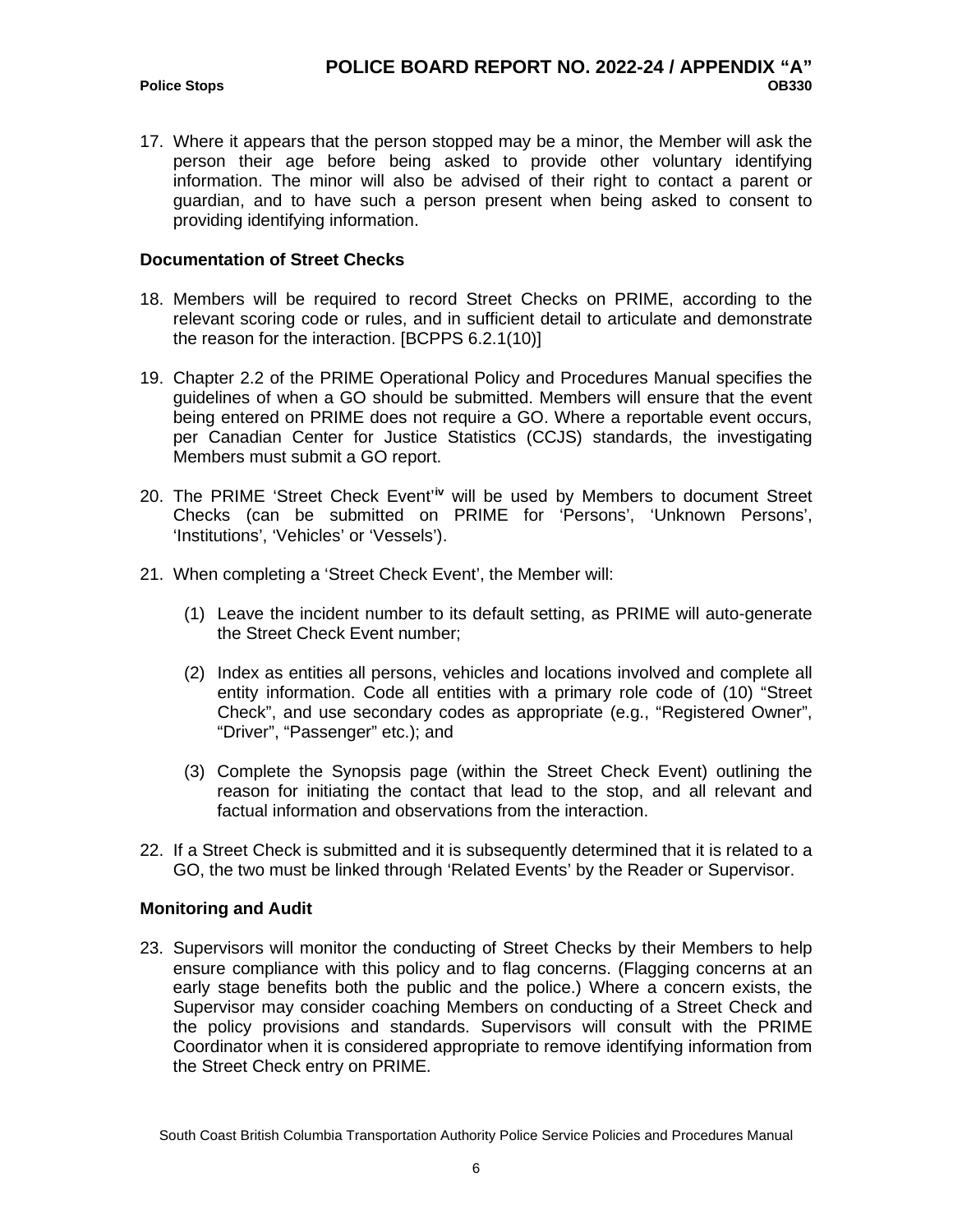- (1) Supervisors will be informed of their Members' Street Check entries through an automatic direct notification set up in PRIME.
- 24. The Deputy Chief Officer Administrative Services will ensure that PRIME audits are conducted on Street Checks, consistent with requirements of the BCPPS and any related guidelines from the Ministry of Public Safety and Solicitor General.
	- (1) Audits will be conducted at least annually (frequency to be as so determined by the Chief Officer). [BCPPS 6.2.1(11)]
	- (2) The audit will be of a representative sample of Street Checks by Members and must include consideration of:
		- a. Whether the scoring is appropriate to the circumstances of the interaction;
		- b. Whether the reasons for the interaction and the request for identifying information have been articulated sufficiently;
		- c. Whether the inclusion of identifying information in the record is justifiable;
		- d. Providing direction to the officer, if the interaction is not consistent with this policy chapter and the associated BCPPS (any direction to be through the Member's Supervisor); and
		- e. Ensuring that any identifying information is removed, if either the initial collection or ongoing retention of the record is not justifiable. [BCPPS 6.2.1(12)]
- 25. If upon review (ss. 23 and 24 of this policy) it is found that a Street Check was not justifiable, identifying information will be removed from the record, as follows:
	- (1) Such identifying information as Name, Date of Birth, Address, Telephone Number and Driver's Licence Number that may be entered on the Master Name Index of PRIME and in the synopsis; OR
	- (2) Identifying criteria as so specified by an issued guideline/standard by the Ministry of Public Safety and Solicitor General.
- 26. Audit results and any recommendations will be submitted to the Chief Officer via the chain of command.
- 27. The Administrative Services Division will maintain aggregate data about the number and type of interactions that resulted in a request for identifying information in Street Checks.
- 28. Aggregate data will be provided to the Police Board and public through periodic reports.

### **Training**

29. The Transit Police will provide standardized training to all Members on conducting of Police Stops, including but not limited to: legal framework for investigative detention and Police Stops, rights of a person under the *Charter* and *BC Human Rights Code*, psychological detention, bias awareness, legal articulation, parameters for conducting of Street Checks, and provisions of this policy and BCPPS 6.2.